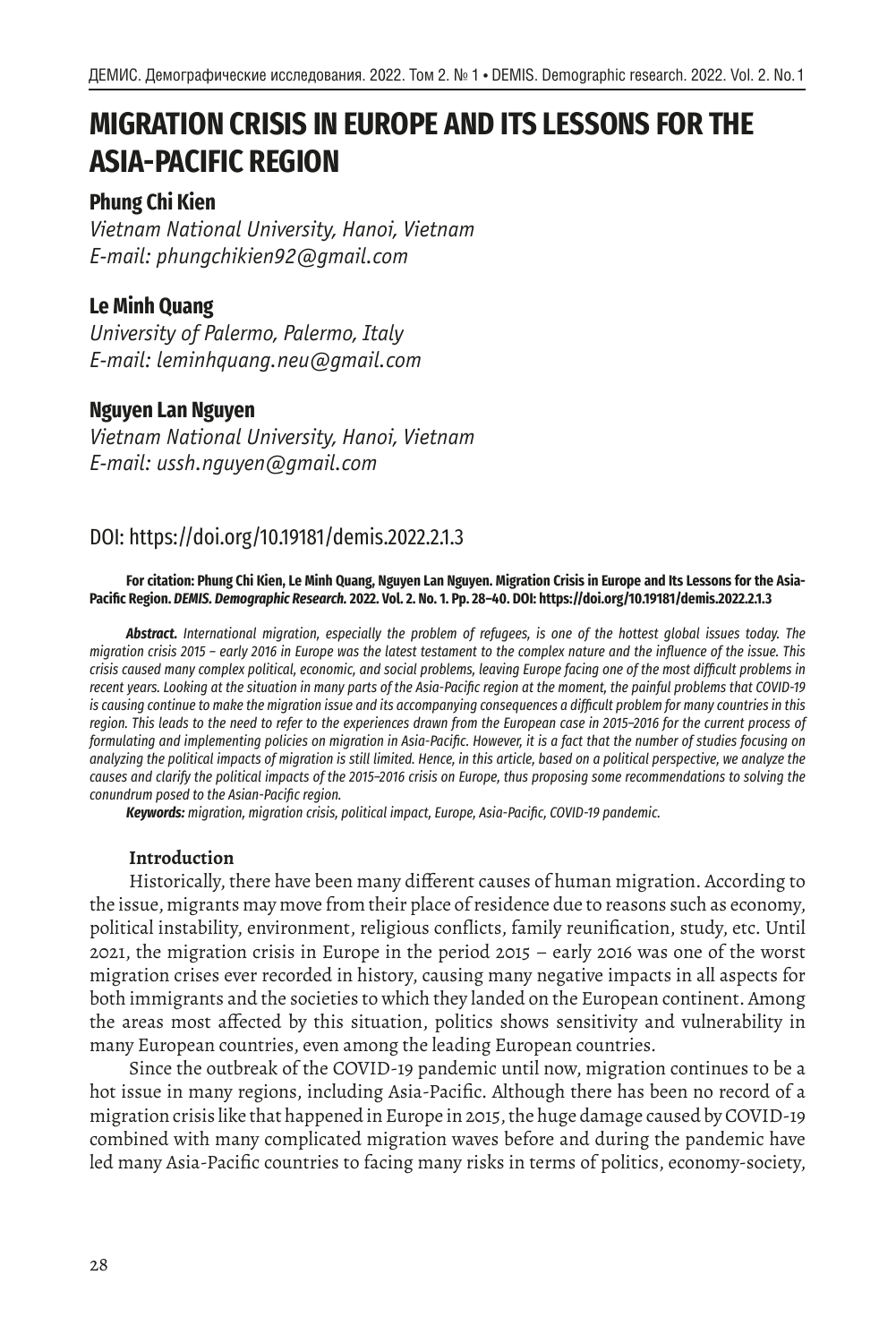culture, religion, etc. This makes it difficult to analyze, forecast, and propose solutions for these problems. The above issue becomes urgent for countries in the region.

While many studies have focused on the socio-economic aspects of migration, the main contribution of this study is the focus on discussion of the political impacts that migration can have in many societies in the Asia-Pacific today. More specifically, we rely on databases and studies related to the political situation in Europe during the 2015–2016 migration crisis to draw valuable conclusions and recommendations for the situation in Asia-Pacific.

Of course, there are many major differences between the two regions, but referring to the European case in dealing with political issues stemming from the migration crisis is certainly still essential in planning and implement relevant policies in Asia-Pacific countries. Therefore, the scientific and practical significance of this study will be clearly demonstrated through the analysis, exchange, and relationship between the two cases, further supporting the study of migration in general and political impacts of migration in particular in the complicated context of the COVID-19 pandemic in the world.

#### **Literature review**

Since migration is a major social issue and has been studied by many scholars over the years, in this section, we only focus on discussing some typical studies related to the impact of migration. Political dynamics of migration in Europe 2015–2016 and Asia-Pacific in the context of the current COVID-19 pandemic.

Regarding the migration crisis in Europe, many works have been published to assess the seriousness of this crisis. Specific data from reputable organizations clearly show the general picture with many dark colors about the living situation of migrants (mainly refugees) and the disorder in the societies that receive them when they are displaced [1, p. 2]. The causes of the crisis have also been analyzed by many scholars, but in general, scholars believe that it is caused by a combination of two main causes, the turmoil in the migrants' homeland and the disagreements over policies to deal with the immigration crisis among European countries [2].

Regarding the political issues related to the immigration crisis of 2015–2016 in Europe, scholars have offered various analyzes both at the European level and from a typical countryby-country level. Accordingly, this migration crisis is really a test for cohesion within the EU as it causes a lot of divisions among countries on how to deal with the situation [3; 4; 5]. In a number of notable countries, namely Italy, which we selected as our case study, many major political problems have arisen from this immigration crisis, with long-lasting consequences for the national economy and politics. Of course, with the efforts of many European countries, the migration crisis has been resolved quite well, and now the migration situation in this continent is being better managed, thereby bringing many lessons to the world in solving similar problems in other countries and regions.

Regarding the current migration situation in the Asia-Pacific, the context and specific developments of this process have been clarified in a number of recent studies. In general, researchers share the view that migration has been a notable issue in Asia-Pacific since the beginning of the 21st century [6] and has become much more intense in this area during the COVID-19 pandemic [7; 8]. Even the risk of a refugee crisis is forecasted, especially with the case of "Afghan refugees residing in neighboring Iran and Pakistan and the Rohingya refugees from Myanmar in Bangladesh" [9, p. 44]. The studies also focus on clarifying the many impacts and risks that migration during the COVID-19 era can cause on many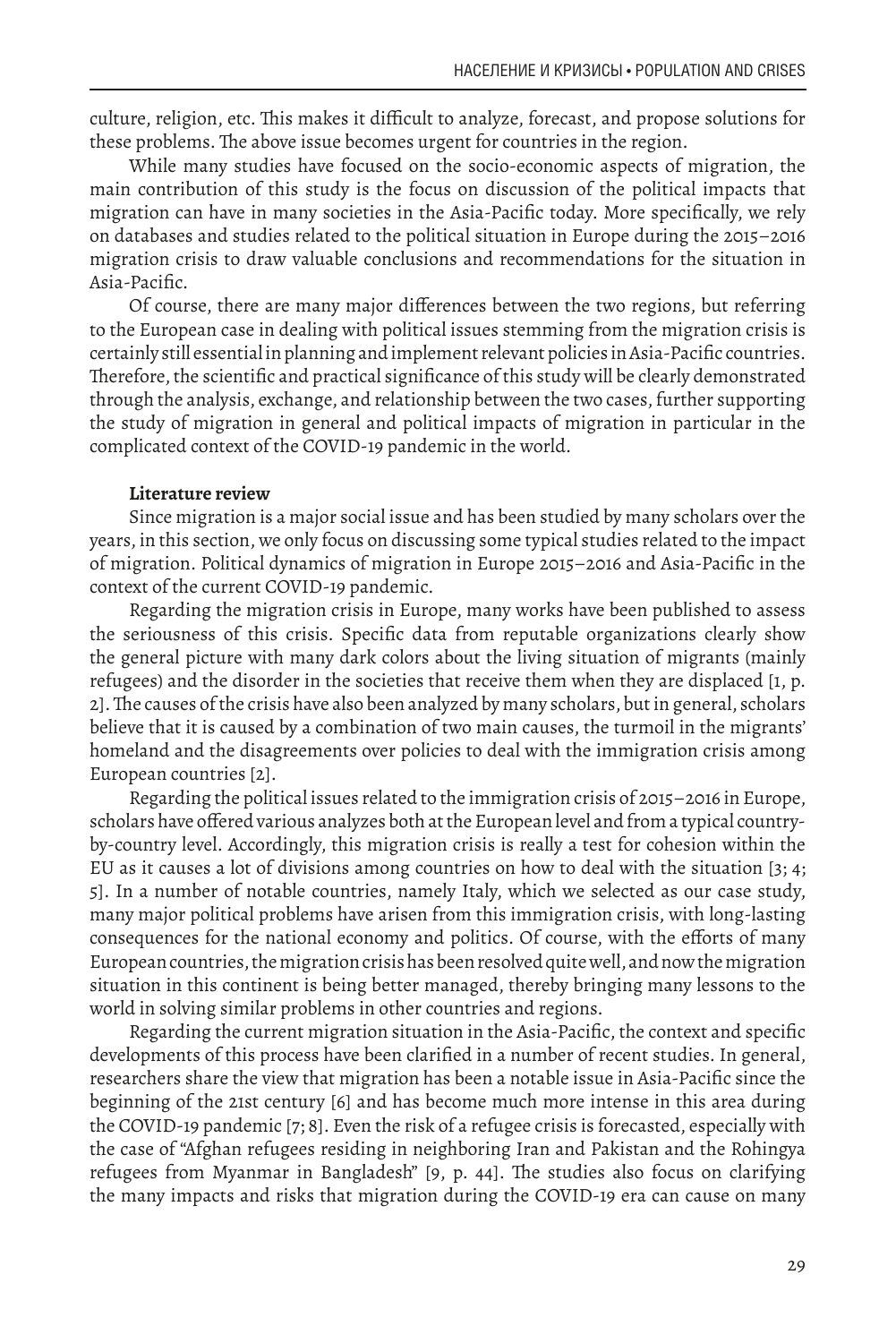countries in Asia-Pacific, focusing on the issues of people's lives, disturbances in the labor market, integration of migrants into new socio-religious communities, increasing inequality, etc. [10; 11; 12; 13; 14; 15]. The research results generally share the fact that "whether refugees living in overcrowded camps or jobless migrant workers forced to return home, the lives of millions of people in Asia-Pacific are threatened by the dangerous combination of displacement and the COVID-19 pandemic" [16, p. 1].

However, according to our observation, the number of direct studies on the political consequences of the complicated migration situation during the COVID-19 pandemic in Asia-Pacific is still limited. As mentioned, many published works are still focusing mainly on aspects such as socio-economic, cultural, and religious aspects. Of course, uncertainties in these aspects can indirectly cause political problems, but studies based on political approaches are still of particular importance in sensitive issues such as migration. In this respect, Asia-Pacific can draw valuable lessons from the case of Europe a few years ago. This is the main reason that motivates this research.

#### **Methodology**

The research is accomplished by a mixture of two methods: case study – comparison and quantitative.

The immigrant crisis in Europe during the 2015–2017 period is used as a benchmark for a notable case study of how the immigrant crisis can develop into political, social matters involving how media outlets had responded and shaped the arguments. The comparison method is used to clarify the correlation between the case of the EU and Asian-Pacific regions. As discussed in the next sections, some valuable lessons and experiences can be drawn from the migrant crisis 2015–2016 in European countries, which should be good references to the situations on the Asian-Pacific societies in the current context of the COVID-19 pandemic.

The quantitative method is applied to disclose the rise of populist parties in some European countries, especially the case of Italy. At the same time, this method is also workable when it comes to the status-quo of migration in the Asian-Pacific region. Due to limited data and statistics, in which few studies on the matter have been carried out thus far, the article resorts to the qualitative method to interlink the theoretical framework to provide some drastic lessons for the Asian-Pacific nations from the case of 2015–2016 migrant crisis in Europe.

#### **Results**

#### *Some common concepts*

Before studying the migration crisis in Europe, we need to interpret some of the basic concepts.

First, the concept of international migrants. We can understand an international migrant as an individual who has resided in a foreign country for more than one year irrespective of the causes, voluntary or involuntary, and the means, regular or irregular, used to migrate"1 . Based on this definition, refugees, asylum-seekers, and economic migrants are included in its connotation. International migration occurs due to many different causes, which typically include the lack of job opportunities in the residence, the demand for the country's immigration and immigration policies to attract intellectuals,

<sup>1</sup> Key Migration Terms // International Organization for Migration [site]. URL: https://www.iom. int/key-migration-terms (accessed on 25.09.2021).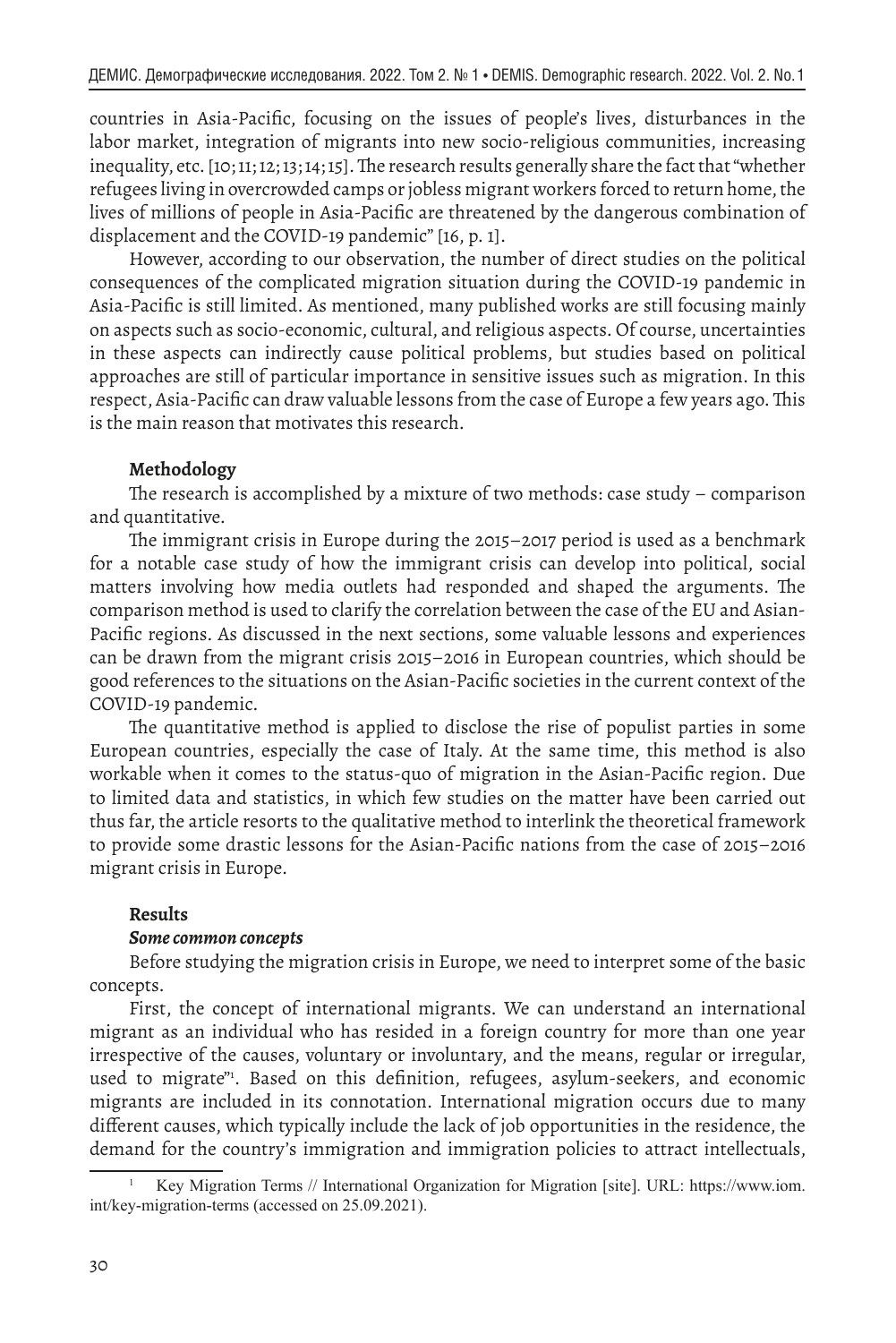the disparity in living standards among countries and regions in the world, the working conditions, the ability to express themselves and the contribution of people are limited, war or civil war, etc.

Second, the concept of refugees. Unlike the concept of international migration, this one is clearly defined in international law. Specifically, in Article 1 A (2) of the 1951 Convention relating to the Status of Refugees, the United Nations defines a refugee as an individual who "owing to well-founded fear of being persecuted for reasons of race, religion, nationality, membership of a particular social group or political opinion, is outside the country of his nationality and is unable or, owing to such fear, is unwilling to avail himself of the protection of that country" [16]. No nation has the right to send refugees back to places where their lives may be threatened whether that country signed the 1951 Convention relating to the Status of Refugees or not. Stemming from this concept, "refugees, regardless of causes, should be mentioned as the issue that exists between countries. More broadly: to solve the issue of refugees is to solve essentially the relationship between countries" [17, p. 657].

Regarding the concept of asylum seekers, an asylum-seeker is "a person who seeks safety from persecution or serious harm in a country other than his or her own and awaits a decision on the application for refugee status under relevant international and national instruments. In case of a negative decision, the person must leave the country and may be expelled, as may any non-national in an irregular or unlawful situation, unless permission to stay is provided on humanitarian or other related grounds"2 .

Based on these mentioned concepts, we can define migration crisis as "a term that describes the complex and often large-scale migration flows and mobility patterns caused by a crisis which typically involves significant vulnerabilities for individuals and affected communities and generate acute and longer-term migration management challenges. A migration crisis may be sudden or slow in onset, can have natural or man-made causes, and can take place internally or across borders" [18].

Migration crises often lead to serious consequences that harm the sovereignty and threaten the security of the countries concerned. A large number of immigrants with a variety of components and objectives in a short time (like what happened in Europe) is a puzzle for governments. This is a sensitive phenomenon with numerous potential unpredictable threats. In general, such crises often generate the following influences:

Directly, they affect substantially the socio-political structure, traditional and cultural life of local countries. On the other hand, they are possibly presumed upon by the parties that join the conflict for political struggle or violent escalation, challenging the stability of governments.

Besides, the migration crisis also caused many other derivative influences including economic burdens for the international community and the region as the number of immigrants (especially refugees) is beyond local recipient countries' ability, the protection of human rights for refugees also faces many difficulties because of limited resources and management mechanisms, part of badly treated immigrants can prompt their hostilities that lead to extreme actions, even terrorism, and seeds of unpredictable instability in the future, etc.

Based on these arguments, we continue to analyze the causes and political impacts of the migration crisis in Europe.

<sup>2</sup> Key Migration Terms // International Organization for Migration [site]. URL: https://www.iom. int/key-migration-terms (accessed on 25.09.2021).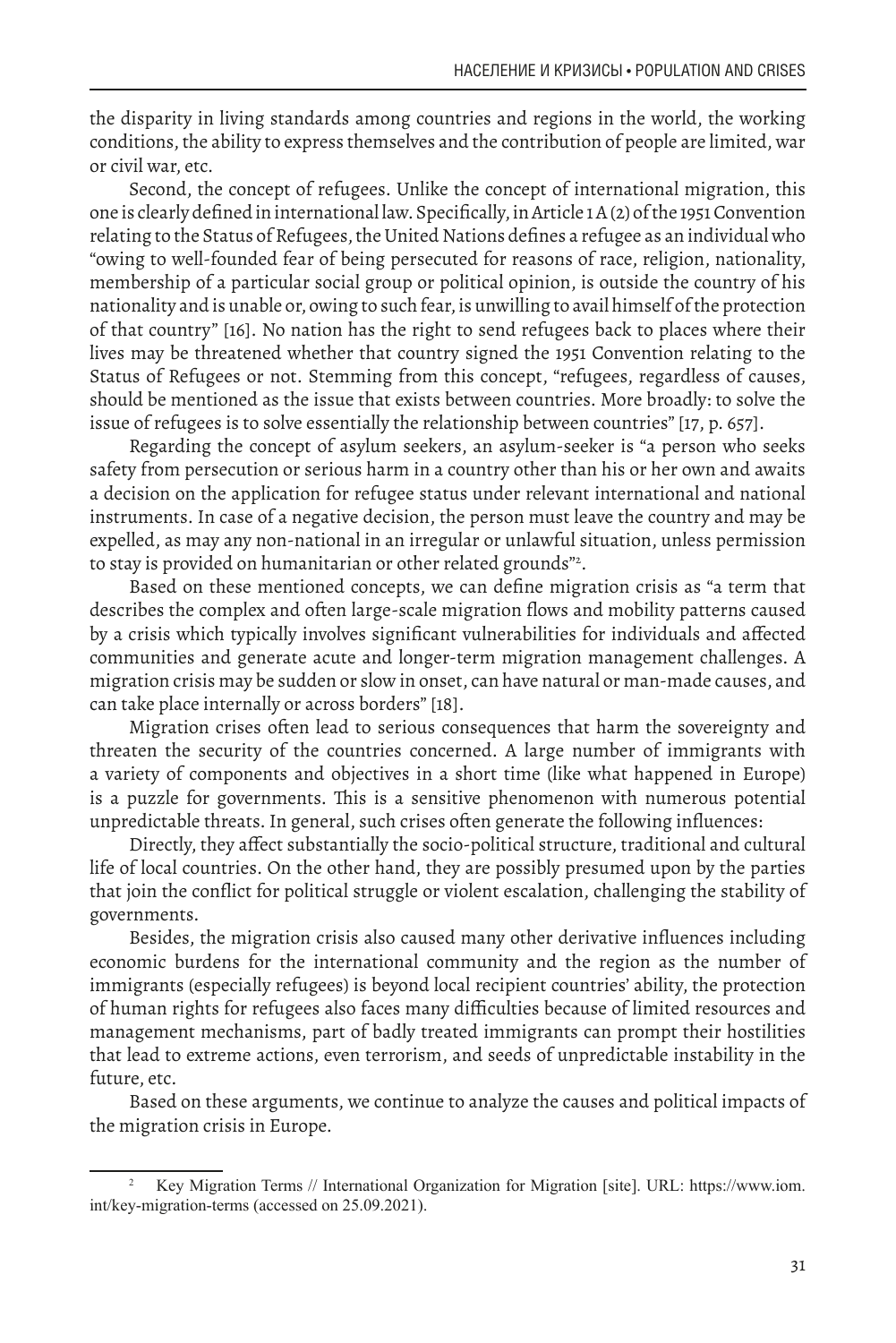#### *Causes and political impacts of the migration crisis in Europe till early 2016 The outline of the crisis until early 2016*

The wave of migration to European countries has taken place for many years, but it really turned into a crisis in the summer of 2015. A massive number of people fleeing wars, terrorism came to Europe and caused serious chaos, instability. Most of them are from countries in the Middle East and Africa where conflicts are occurring such as Syria, Iraq, Afghanistan, Nigeria, Senegal, and Sudan. Syria is a country of origin with the largest number of refugees (more than 4 million people). Many of them have come to Europe by unequipped ships so thousands of people have died. They moved massively in summer to avoid winter and passed through the Balkan Mountains. First, they went to Greece because it is close to several countries, where there are numerous immigrants, such as Turkey, Libya, Italy, and the Lampedusa. From these places, many migrants tried to go through the Balkan route, which is cross-national. Many want to move to the north, to countries such as Germany and Sweden, where asylum applications are more likely to be affirmed.

Facing the increasing flow of migrants, European countries have expressed disagreement in policies. Germany, Italy, and France called for a more equal allocation of refugees across the EU. Meanwhile, four Eastern European countries as Poland, Hungary, Czech Republic, and Slovakia (the Visegrad group) strongly reject the policy on the allocation of refugees proposed by the European Commission President, Jean Claude Juncker, based on the initiative of Germany and France.

While disagreement is among European countries, the conflict in the Middle East and Africa remained. "Between 1–27 January 2016, at least 55,652 migrants and refugees have arrived in Europe by land and sea routes. Since January 2015, a total of 1,103,496 migrants and refugees have reached Europe by land and sea. The vast majority of this number arrived in Greece (910,663) and Italy (157,083)" [1, p. 2].

Until early 2016, there was a new development in the issue of migration crisis in Europe, which was Turkey's participation to resolve the crisis. However, Turkey launched several other conditions in exchange for their assistance, notably, the EU would have to provide financial support for Ankara, agree to exempt Turkish from visa to the EU, and promote the process of negotiation, which would help Turkey join the EU. Obviously, it is not easy to accept these claims, especially the two latter ones. On the other hand, the EU has been divisive in terms of allocating immigrants, and Germany has been one of the countries that receives the largest number of immigrants.

*Reasons for the migration crisis in Europe*

There are several reasons for the crisis. The main cause of the crisis is the economic political and social crises in North Africa and the Middle East. "Today many countries in this region, such as Lebanon and Jordan, are home to a large number of refugees from previous Israeli-Palestinian conflicts. The capacities of these countries are already stretched thin and the new wave of refugees fleeing Iraq and Syria seriously threatens their social capacities, internal peace, and security. The paradigm shift triggered by the so-called Arab Spring in 2011 and the staggering disposal of long-standing dictators in a number of Arab countries gave a fresh impetus to the migration movement" [19, pp. 2–3]. Rampant unemployment, income gap which leads to social inequality in the regions has been mounting uninterruptedly. Especially, the stagnation and severe management policies implemented by local governments (over many years) have been generating the people's discontent.

Another reason is that European countries did not have a consensus on the issue of refugees. Although the increase of migrants into Europe took place three years before the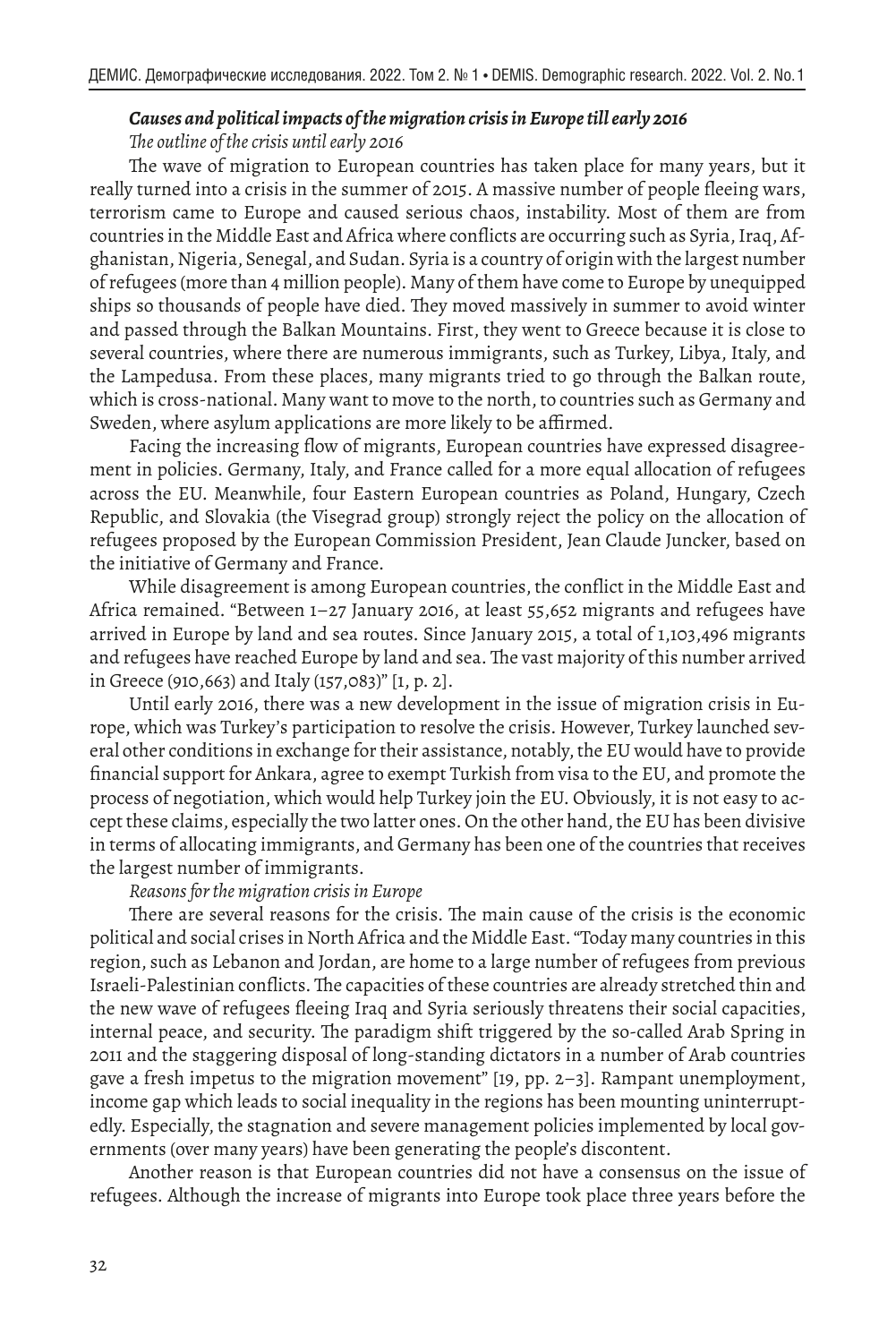crisis and many EU countries acceded to the international convention on refugees, and even some of them also participated in the Dublin regulation system<sup>3</sup> on the responsibility of the member states in the procedures of refugee registration and reception, under strong pressure of migration wave in 2015, they seemed to be passive and divisive. Germany appeared to be ready to receive refugees whereas other countries such as Italy, Greece, and the Balkans (Serbia, Hungary, Croatia) were unready due to their concerns about domestic security and economic limitation. However, if the migrants want to reach the countries that agree to receive, they need go through the opposite ones. Instead of implementing the provisions of the Dublin system, the "front-line" countries closed their borders resolutely. Thus, chaos and instability, even violence, were growing. It can be said that, due to the lack of a consistent policy on solving the migration issue, the European countries made the crisis even more intricate. Besides, the thought of "Islamizing Europe" (according to some researchers) and human trafficking also contributed indirectly to the crisis.

#### *Negative political impacts of the crisis*

First, the crisis has been causing disagreement and political division within the EU domestically and regionally. There has been a major disagreement in dealing with the migration issue in many EU countries. The disagreement has been brought about among conflicting political parties, between the leadership and the people. The right-wing parties argue that the protection of national values is necessary for the state to set up stricter policies on immigration control; in the meantime, the left-wing parties suppose that the exchange of values is to promote mutual advancement, especially, humanitarian assistance will improve the national image and originate certain benefits. However, the most striking division is among EU countries. Germany, France, and Austria, Hungary have been criticizing each other concerning treatment for migrants. While the German government agreed to open "unconditionally" to the influx of refugees from Syria, the Hungarian and Austrian governments objected to the German decision that would increase turmoil in train stations, roads, and frontiers around them. France criticized Austria and Hungary for not respecting the common European values that they set up a barbed wire fence to prevent migrants. Besides, European countries remain deeply separate on the issue of immigrant quotas and humanitarian assistance. One side accepted the quotas (as in Germany) and another opposes them. One side wanted to help immigrants with a humanitarian spirit, another wanted to tighten immigration rules (as England did before the Brexit).

Second, the mounting influx of people gives a serious threat to the order and security of local countries. European security will be challenged by human trafficking, the turbulent illegal flow of migrants, social evils, conflicts, and so on. More dangerous is that the security and defense of Europe will be at stake by potential terrorist forces under the guise of migrants and refugees. In addition, some researchers have been concerned about a "Hijrah" based on the Islamic doctrine of migration in order to increase the influence of Islamic world in Europe.

Third, the crisis strongly affects the socio-economic development parties concerned. The migration crisis may threaten to put an economic burden on Europe. Refugees are not the same as voluntary migrants, it is very difficult for them to get a job in a new country. This means that if the European countries received those migrants into their country, they would have to spend an enormous amount of pension and social welfare. This would drain the public finance in the short term. German policy-makers said that the European econ-

Now being adopted in the EU, which stipulates that the countries that asylum-seekers enter first must be responsible for receiving them.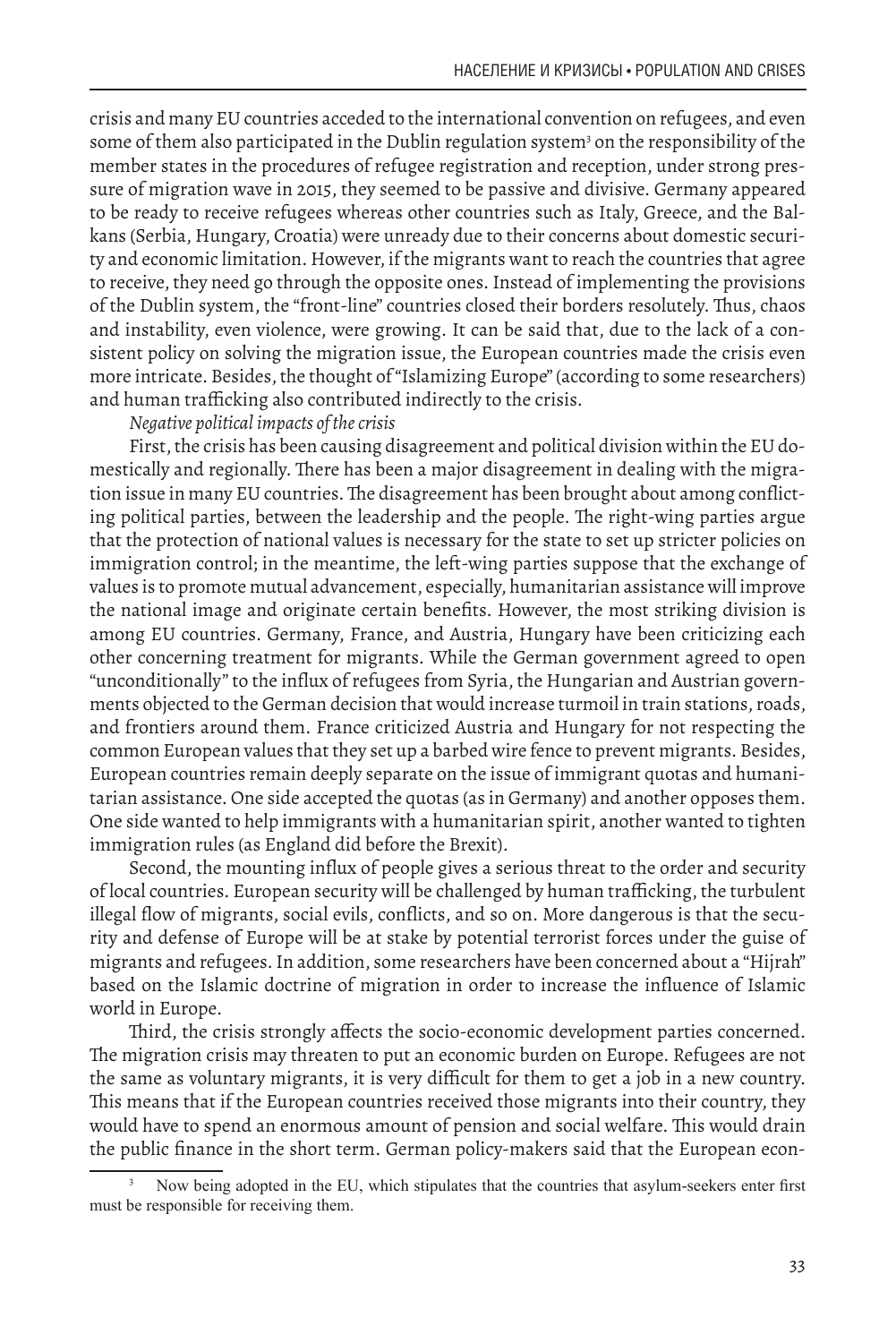omy would suffer negative effects from the migration crisis when the state budget has to spend large amounts to provide necessities and accommodation for new arrivals. Besides, millions of migrants who move to Europe may undermine the social security system for health, unemployment assistance, pensions, and education, which have been raised by the indigenous people.

Fourth, the rise of extremist ideologies and racial discrimination. As in the US, where there is a strong prejudice against immigration, in Europe the extreme racist thought, anti-immigration attitude will have the opportunity to grow in the context of serious migration crisis. These protest movements include the fear that the entry of migrants will capture a great deal of living space, living conditions, depriving them of their rights. In fact, there is much evidence for this such as attacks on senior leaders who have an open mind to migrants, discrimination against and abuse of migrants.

Fifth, the crisis affects formidably regional countries' culture and religion. Because the majority of refugees are Muslims from Syria and Africa, while the people and governments of European countries have not been ready to accept this large Muslim community right in the heart of their societies. Many have feared that the influx of migration from the Middle East, North Africa would bring disruption to European culture, challenging policy responses of the region. However, some optimists have also believed that the arrival of immigrants can help enrich the cultural and spiritual life of the European countries.

Sixth, the crisis may affect the electoral results of European political parties. There are two main streams of opinion on this matter. The first argues that left-wing parties will be "crowned" because they have progressive ideas towards the exchange of national and regional values. They are likely to be open to migrants that meet the majority of migrants' aspirations. On the contrary, the second contends that the future of right-wing and conservative parties will be promising because they tend to reserve regional and national ideological values, protecting European citizens' stability and safety. This view has been more welcomed theoretically and practically in Europe.

For a better illustration of the political impacts of the migrant crisis on EU politics, it is worth considering the case of Italy. Amid Italian economic stagnation since the 2008 global financial crisis and political instability (three governmental changes in 6 years from 2011–2016), in late 2016, then-current Italian Prime Minister Matteo Renzi failed in a referendum on constitutional reform, essentially aimed at increasing the government's government, led to his resignation and the cabinet's dissolution. Since then, Italy's most recent general elections have seen the rise and victory of the new populist parties over traditional political parties. Why have traditional Italian politics been declining and were replaced by the quickly-emerged populist parties, aiming to run opposing policies scheme?

In a recent study, some underlying reasons have been exposed that populist movements benefit from the crisis over the representation of traditional political parties, and the national media and the process of political propaganda through social networks play a large role in the development of populism [20, p. 71]. Among other things, the migrant crisis was one of the most notorious motives for all of these occurrences.

The fact is that, from 2013 on, the immigration debate has continued to be one of the most sensitive issues on the agenda of the EU in general and in Italy in particular. Figure 1 shows the frequency of Italian media coverage of stories related to immigrants<sup>4</sup>. The fig-

Park J. Europe's Migration Crisis // Council on Foreign Relations. United States nonprofit organization [site]. 23.09.2015. URL: https://www.cfr.org/backgrounder/europes-migration-crisis (accessed on 30.09.2021).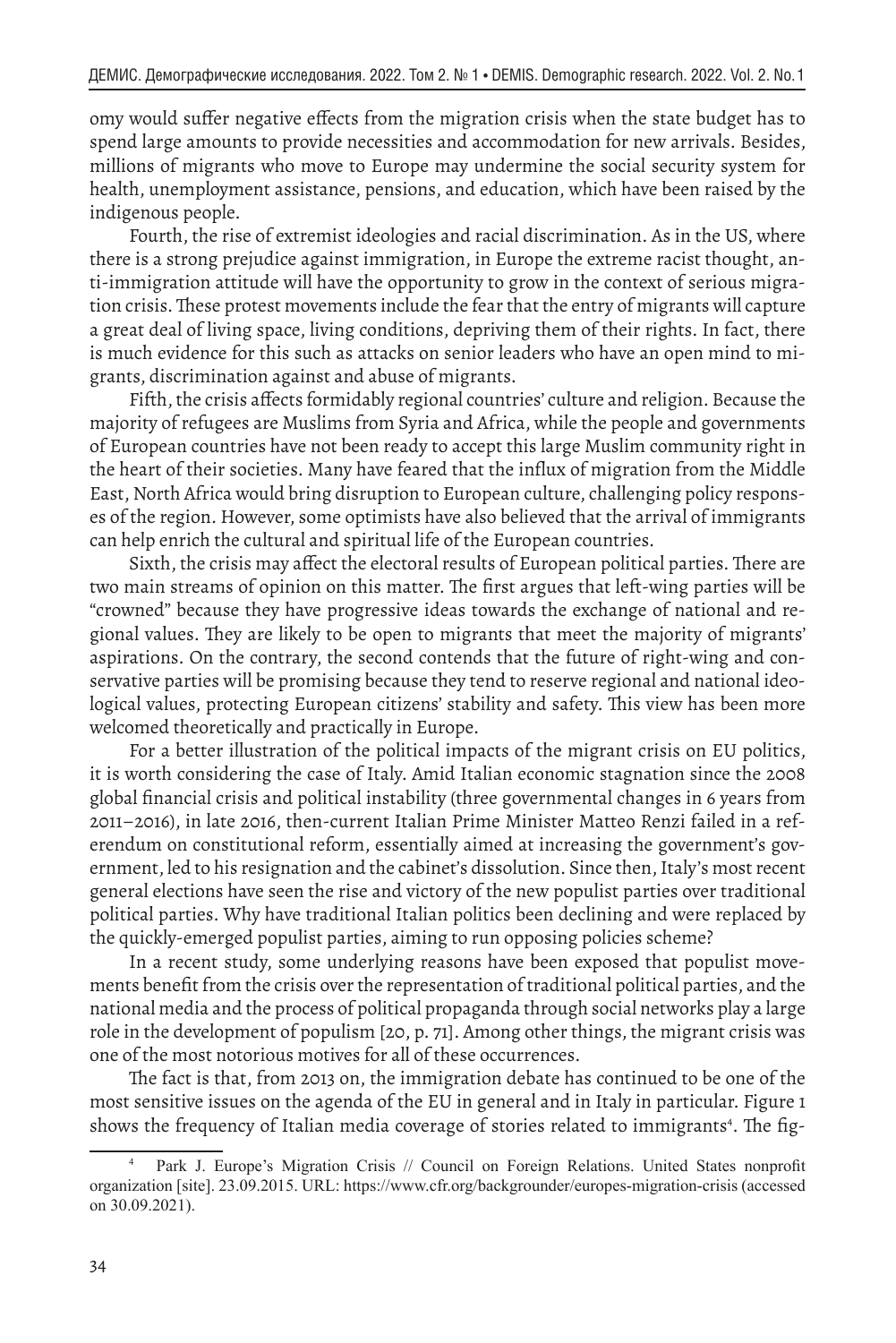ure below shows the frequency of coverage by the Italian media on stories related to immigrants.

According to data for 2016 (the last year of government led by the PD, with Prime Minister Matteo Renzi), 2017 (when the "technical" government was replaced), and the foregoing, the Renzi Government's constitutional referendum was the strongest deal-changer in the recent history of the Italian Government. Although former Foreign Minister Paolo Gentiloni came to power in 2017, his cabinet was only considered a transitional government before holding new elections later on March 4, 2018. Therefore, 2017 was also the year for opposition forces, mainly the Northern League and M5S, to set up their campaign programs. Specifically, the Northern League took a tougher approach to illegal immigration<sup>5</sup>, as evidenced by the implementation of Decree 113/2018, (known as Decreto Sicurezza, i. e. Decree on security) on the proposal of Interior Minister and Northern League leader Matteo Salvini. Subsequently, the immigration-unfriendly agenda caused friction between the newly formed Italian coalition government and the European Commission as well as several other member states. This can be clearly seen through the incident related to the incident of two ships carrying immigrants, the Aquarius<sup>6</sup> the Diciotti<sup>7</sup>.

Notably, the media coverage of migration has been steadily increasing (see Fig. 1), supporting the populist campaign's continued support through dramatization and changed tone of relevant news [21]. Even though the actual immigration problem was no longer so complicated due to the sharp decline in the number of migrants entering Italy (see Fig. 2), national media and political communication via social networks continued to push the boundaries of the country. This issue became a leading topic on the campaign agenda. Specifically, the number of articles about immigrants in Italian newspapers skyrocketed from 4,055 (in 2016) to 6,059 (in 2017); the same thing happened for news stories $^8$  (up from 189 to 667 within a year), and the number of shares of those stories also increased from 953 to 2,998. Meanwhile, the amount of news devoted to the more open and friendly views on immigration by mainstream parties (such as the PD and other center-left parties in general) was significantly reduced across the media. As an example, news about safe and/or legal migration channels in Italy was limited; the practicality of the humanitarian corridor<sup>9</sup> was cited in only 94 articles in 2017; stories about the resettlement of migrants were the focus of only 86 articles. All in all, these figures truly show a large part of a broader story about the severe political impacts of the migrant crisis on Italian politics in recent years.

<sup>8</sup> A news story is an article or interview written or recorded to inform the public about issues, ideas, or events of great interest at the time it is published.

<sup>9</sup> A humanitarian corridor is a type of temporary demilitarized zone intended to allow the safe passage of humanitarian aid into a crisis area and/or refugees out of the area.

<sup>5</sup> Salvini Premier ‒ Elezioni 2018: Programma Di Governo // Lega Nord. Italian political party [site]. URL: https://www.leganord.org/component/phocadownload/category/5 elezioni?download=1514:programma-lega-salvini-premier-2018 (accessed on 30.09.2021).

<sup>6</sup> On August 13, 2018, the ship Aquarius (flagged Gibraltar) carrying 141 immigrants was refused to receive by Italy, France, Spain, and Malta. See, ex.: Pizzi S. Nessuno vuole la Aquarius // Il Giornale. Italian national newspaper. 13.08.2018. URL: https://www.ilgiornale.it/news/politica/nessuno-vuoleaquarius-1564657.html (accessed on 30.09.2021).

<sup>7</sup> On August 20, 2018, the Diciotti, an Italian Coast Guard patrol boat (carrying 177 migrants rescued on August 16 off the coast of Lampedusa) arrived at the port of Catania (in Sicily region), Southern Italy). However, no one was allowed to disembark, Malta refused to accept them and Italy let them off the ship in the absence of a European Union agreement on the distribution of refugees. See, ex.: Nave Diciotti, le tappe della vicenda // Il Sole 24 Ore. Italian national business newspaper. 26.08.2018. URL: https://www. ilsole24ore.com/art/nave-diciotti-tappe-vicenda-AEWUDXfF (accessed on 30.09.2021).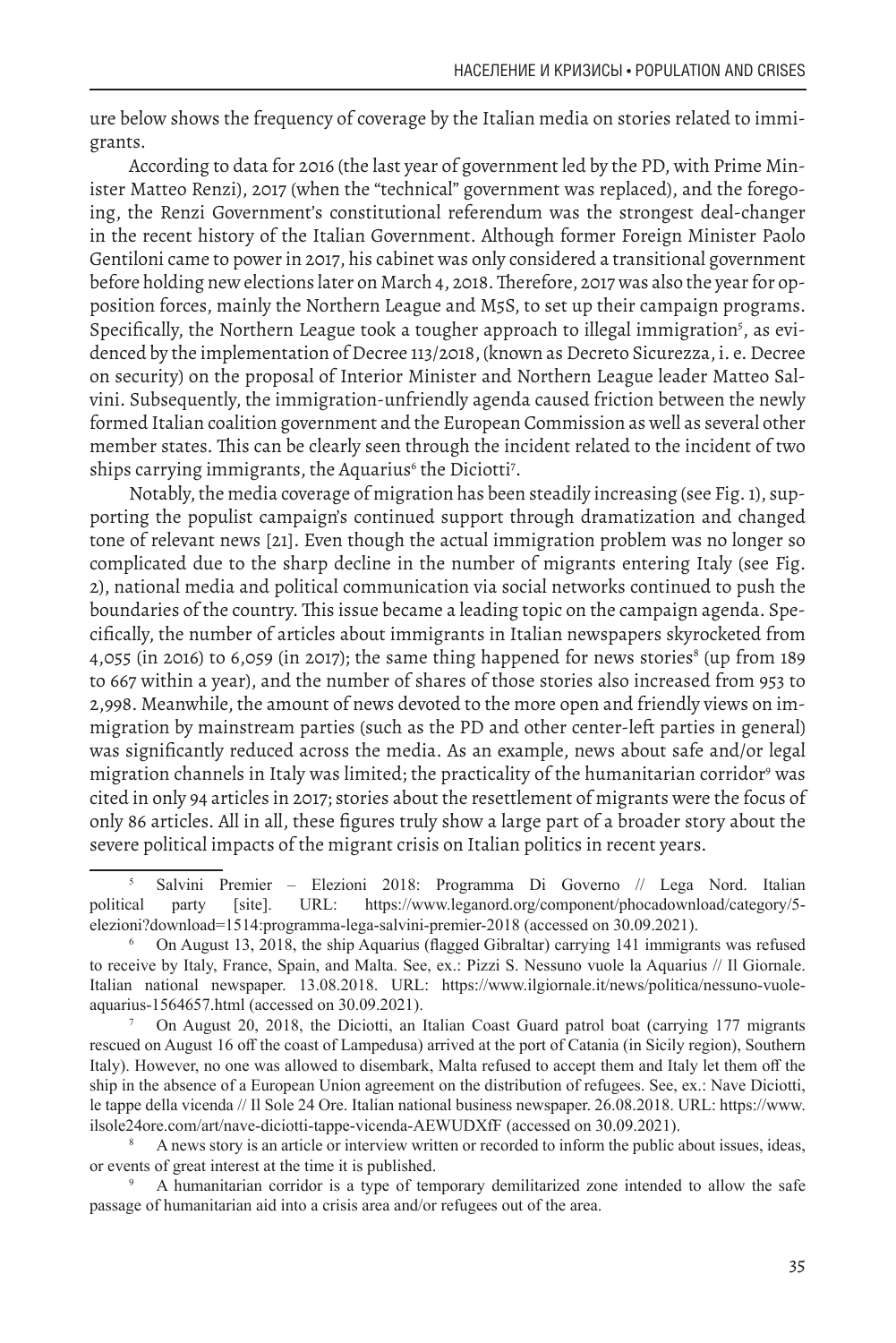

*Fig. 1.* **Frequency of Italian media coverage of immigrants**  *Source:* ANSA10



*Fig. 2.* **Number of people immigrating to Italy in the period 2016–2018**  *Source:* UNHCR Operational Data Portal<sup>11</sup>

#### **Discussion and conclusion**

As revealed in many recent statistics, the status-quo of migration in the Asian-Pacific region has been alarming. In 2020, in East Asia and Pacific, 186,000 people were internally displaced due to conflict and violence, wile disasters triggered another 12,063,000 new

<sup>10</sup> ANSA. More coverage of migration in Italian media // InfoMigrants. News and information site. 17.10.2017. URL: https://www.infomigrants.net/en/post/5642/more-coverage-of-migration-in-italianmedia (accessed on 01.09.2021).

<sup>&</sup>lt;sup>11</sup> Mediterranean Situation: Italy // UNHCR Operational Data Portal: Refugee Situations. URL: https://data2.unhcr.org/en/situations/mediterranean/location/5205 (accessed on 30.09.2021).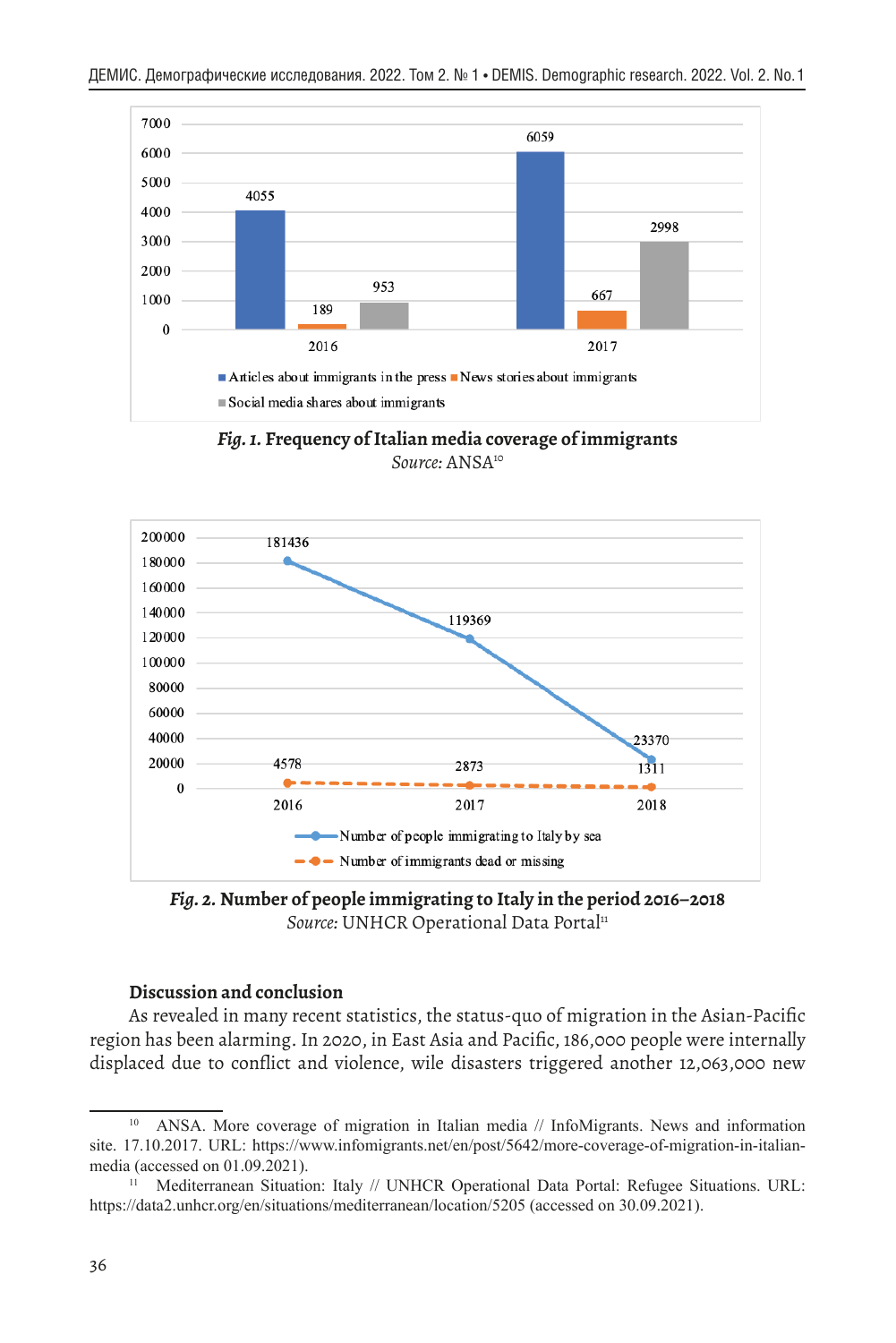displacements in the region<sup>12</sup>. East Asian and Pacific countries hosted 616,505 refugees, with generally increasing trend over the past decade<sup>13</sup>. The number of international migrants living in the region has exceeded 25 million people and continues to rise<sup>14</sup>.

However, many current studies are mainly concerned with the socio-economic perspective of the matter. This makes the political lessons drawn from the case of the EU migrant crisis 2015–2016 considerably important to the relevant policy-making process. Although further studies on the correlation between EU and Asian-Pacific regions should be carried out, we still need to take into account some helpful upshots based on this analysis.

First and foremost, based on the case of the EU [22, pp. 4–5], to deal with the problems posed by migration, the Asian-Pacific nations should keep in mind some of the challenges and difficulties facing the parties concerned.

*First,* the practical challenge presented by the sheer scale of the crisis should not be underestimated.

*Second,* identifying those in need of international protection and those who are not is complex.

*Third,* there is a substantial financial cost to countries receiving large-scale influxes of refugees and others granted international protection in terms of integration support (e. g. housing, education, health, and other welfare services).

*Fourth,* the movement of refugees and other migrants is a key concern for many governments.

*Fifth,* public opinion on international migration is highly divided, affecting both government policies and integration prospects for refugees and other migrants.

*Sixth,* obtaining a coherent approach from all parties concerned is proved extraordinarily difficult. Encountering these challenges, lessons from the EU provide us with some of the following solutions.

Anti-immigration sentiments have been gaining more popularity and importance in some of not limited to main parties' agenda but also governments' discussions. This research suggests a change in such negative attitudes from those stakeholders to immigration issues and seeks possibilities of recognizing the opportunities and benefits that immigration brings. "The human capital of refugees and other migrants has barely featured in political and public discourse. In practice, however, they invariably bring skills, entrepreneurial expertise and capacities that may help address the labor market and income gaps that many EU states face as their population's age and birth rates decline" [22, pp. 5–6]. Such changes can be achieved by more insightful communications and analyses from think-tanks. Besides, achieving more positive views towards immigrants also make the participants become more discernible in policy-making, limiting pejorative attitudes and violation of human rights, thereby reducing indirectly potential hostility.

Otherwise, there should be synchronous solutions with three main levels. At the national level, each state should have a more cooperative attitude to jointly resolve the crisis rather than just care about their interests. Besides, the home countries immigrants also need external assistance to quickly stabilize their economy, politics, and society. Through this kind of joint contribution in a comprehensive way at every level could the migration

<sup>&</sup>lt;sup>12</sup> Global Internal Displacement Database // Internal Displacement Monitoring Centre [site]. URL: https://www.internal-displacement.org/database/displacement-data (accessed on 30.09.2021).

<sup>&</sup>lt;sup>13</sup> Refugee population by country or territory of asylum - East Asia & Pacific // World Bank Data [site]. URL: https://data.worldbank.org/indicator/SM.POP.REFG?locations=Z4 (accessed on 30.09.2021).

<sup>14</sup> International migrant stock, total - East Asia & Pacific // World Bank Data [site]. URL: https:// data.worldbank.org/indicator/SM.POP.TOTL?locations=Z4 (accessed on 30.09.2021).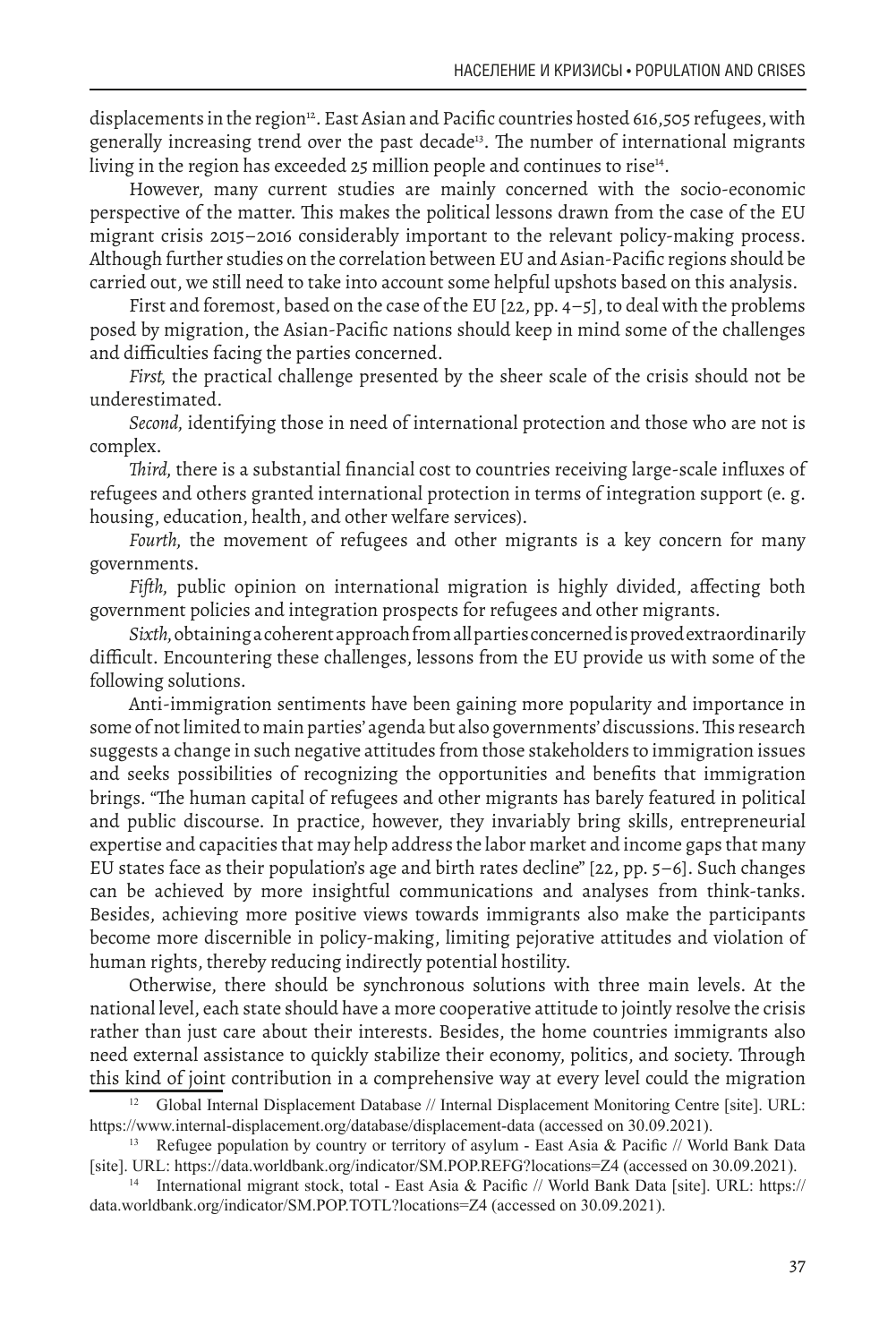problems in the Asian-Pacific countries be restrained and solved rapidly and effectively. At the regional level, there should be a greater consensus within the Asian-Pacific region. The countries, not limited to directly involved, but also others, are expected to share responsibilities for receiving immigrants based on their domestic economic conditions. It is aligned with the main idea of positive globalization. In the case of the EU, its members' capacity, economic potentials, and needs of immigrants are different from each other with a flexible regulatory mechanism inside and outside the union (instead of the Dublin system which has become obsolete). In addition, at the international level, the mobilization of international efforts, especially the UN, to resolve the current migration crisis plays a very important role. Other organizations such as the International Organization for Migration and non-governmental organizations are also protagonists in this regard. Besides, such powers the US, Russia, China, and European Union are expected to have more responsible coordination and responsive programs.

#### **References**

1. International Organization for Migration. *Europe/Mediteranean Migration Response.* Situation Report 28 January 2016. Electronic publication. 7 p. URL: https://www.iom.int/sitreps/europe/mediterraneanmigration-crisis-response-situation-report-28-january-2016.

2. Tagliapietra A. *The European Migration Crisis: A Pendulum between the Internal and External Dimensions.* Rome: Istituto Affari Internazionali (IAI), 2019. 22 p. ISBN: 978-88-9368-104-9.

3. Niemann A., Zaun N. EU Refugee Policies and Politics in Times of Crisis: Theoretical and Empirical Perspectives. *Journal of Common Market Studies.* 2018. Vol. 56. No. 1. Pp. 3–22. DOI: https://doi.org/10.1111/ jcms.12650.

4. Karolewski I., Benedikter R. Europe's Refugee and Migrant Crisis. Political Responses to Asymmetrical Pressures. *Politique Européenne.* 2018. Vol. 60. No. 2. Pp. 98–132. DOI: https://doi.org/10.3917/ poeu.060.0098.

5. Geddes A., Scholten P. *The Politics of Migration and Immigration in Europe.* London: Sage, 2016. 288 p. ISBN: 9781473982703. DOI: https://dx.doi.org/10.4135/9781473982703.

6. Hugo G. *Migration in the Asia-Pacific Region.* Geneva: Global Commission on International Migration, 2005. 61 p. URL: https://www.iom.int/resources/migration-asia-pacific-region-graeme-hugo.

7. United Nations, Economic and Social Commission for Asia and the Pacific. *Asia-Pacific Migration Report 2020: Assessing Implementation of the Global Compact for Migration* (ST/ESCAP/2801). Bangkok: United Nations, 2020. 225 p. URL: https://www.unescap.org/resources/asia-pacific-migration-report-2020.

8. International Organization for Migration. *Asia-Pacific Migration Data Report 2020.* Bangkok: International Organization for Migration Regional Office for Asia and the Pacific, 2021. 161 p. Reference No. PUB2021/119/R. URL: https://publications.iom.int/books/asia-pacific-migration-data-report-2020.

*9. Disrupted: How COVID-19 is Affecting Societies across Asia* / Günther M., I. Mischke, L. Gölnitz (eds.). Singapore: Friedrich-Ebert-Stiftung Office for Regional Cooperation in Asia, 2020. 131 p. URL: http:// library.fes.de/pdf-files/bueros/singapur/16819.pdf.

10. Pacific Climate Change Migration and Human Security Programme. *Impacts of COVID-19 on Labour Mobility in the Pacific Region.* Electronic publication. 4 p. URL: https://apmigration.ilo.org/resources/ impacts-of-covid-19-on-labour-mobility-in-the-pacific-region/.

11. Inter-Agency Standing Committee. *Interim Guidance on Scaling-up COVID-19 Outbreak Readiness and Response Operations in Camps and Camp-like Settings* / IFRC, IOM, UNHCR, WHO, 2020. Electronic publication. 8 p. URL: https://interagencystandingcommittee.org/camp-coordination-and-management/ interim-guidance-scaling-covid-19-outbreak-readiness-and-response-operations-camps-and-campsettings.

12. OHCHR. *COVID-19 and the Human Rights of Migrants: Guidance.* 7 April 2020. Electronic publication. 3 p. URL: https://www.ohchr.org/Documents/Issues/Migration/OHCHRGuidance\_COVID19\_ Migrants.pdf.

13. World Health Organization. *Interim Guidance for Refugee and Migrant Health in Relation to COVID-19 in the WHO European Region.* Copenhagen: WHO Regional Office for Europe, 2020. 7 p. URL: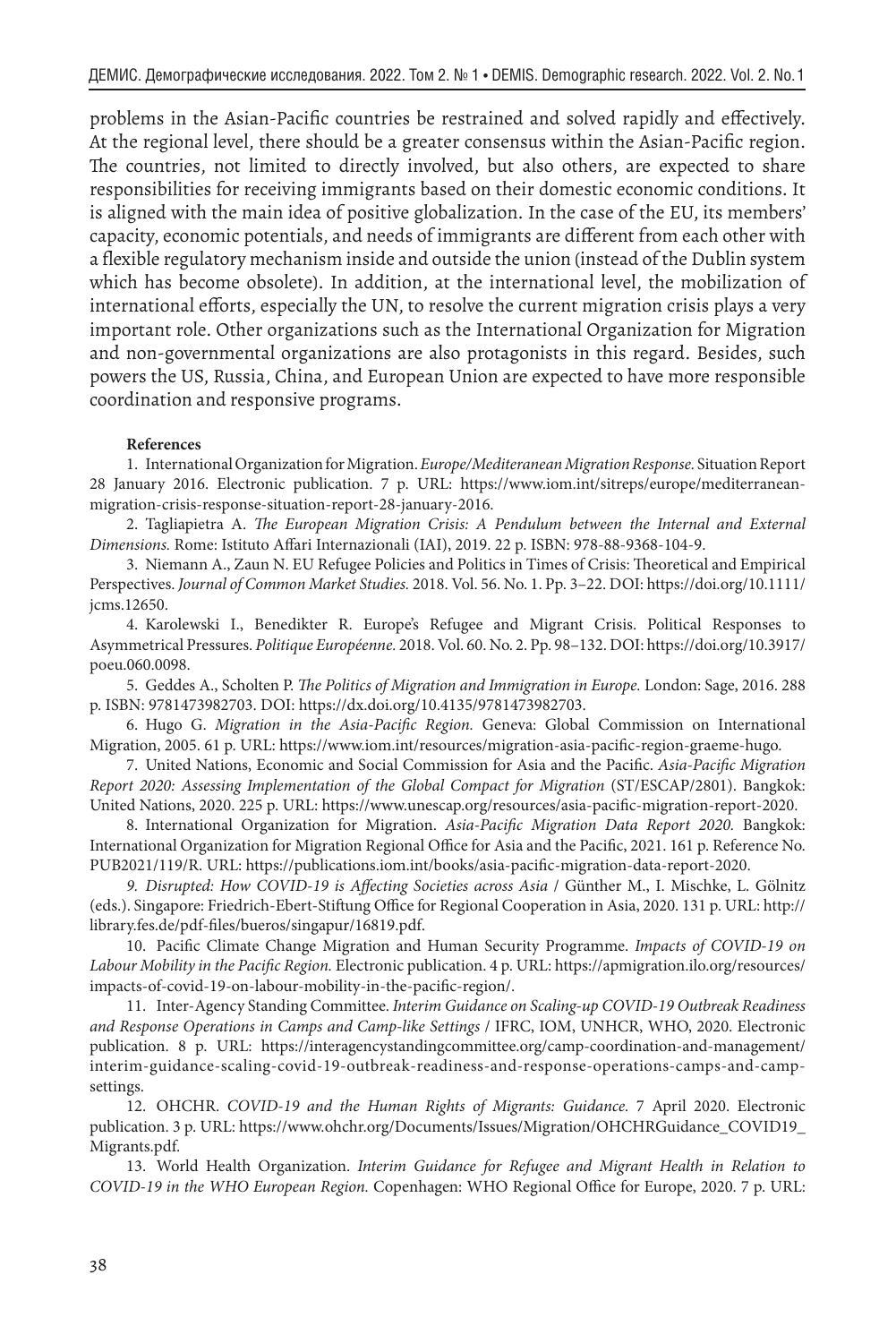https://www.euro.who.int/\_\_data/assets/pdf\_file/0008/434978/Interim-guidance-refugee-and-migranthealth-COVID-19.pdf.

14. World Health Organization. *Preparedness, Prevention and Control of Coronavirus Disease (COVID-19) for Refugees and Migrants in Non-Camp Settings.* 17 April 2020. Electronic publication. URL: https://apps.who.int/iris/rest/bitstreams/1275039/retrieve.

15. McAdam M. *COVID-19 Impacts on the Labour Migration and Mobility of Young Women and Girls in South-East Asia and the Pacific.* Geneva: International Organization for Migration, 2020. 17 p. ISBN: 978- 92-9068-856-3.

*16. The 1951 Convention Relating to the Status of Refugees and Its 1967 Protocol* / United Nations High Commissioner for Refugees. Geneva: UNHCR, 2011. 13 p. URL: https://www.unhcr.org/about-us/ background/4ec262df9/1951-convention-relating-status-refugees-its-1967-protocol.html.

17. Vuong Dat Chau [Vương Dật Châu]. *International Security in the Age of Globalization* [An ninh quốc tế trong thời đại toàn cầu hoá]. Hanoi [Hà Nội]: National Political Publishing House [Chính trị quốc gia], 2004. 818 p. (In Viet.)

*18. IOM's Migration Crisis Operational Framework* / International Organization for Migration. Electronic publication. 2 p. URL: https://www.iom.int/sites/g/files/tmzbdl486/files/migrated\_files/What-We-Do/docs/IOM\_MCOF\_Infosheet\_10March2013.pdf.

19. Von Helldorff J. *The EU Migration Dilemma.* Berlin: Heinrich Böll Foundation, 2015. 11 p. URL: https://eu.boell.org/sites/default/files/uploads/2015/09/the\_eu\_migration\_dilemma.pdf.

20. Le Quang Minh, Le Minh Quang, Phung Chi Kien [Lê Quang Minh, Lê Minh Quang, Phùng Chí Kiên]. The Rise of Italian Populism In Recent Years: Causes And Forecasts [Sự trỗi dậy của chủ nghĩa dân túy Ý trong những năm gần đây: Nguyên nhân và dự báo]. *European Studies [Nghiên cứu Châu Âu].* 2021. No. 2. Pp. 70–83. (In Viet.)

21. Kriesi H., Schulte-Cloos J. Support for Radical Parties in Western Europe: Structural Conflicts and Political Dynamics. *Electoral Studies.* 2020. Vol. 65. Article No. 102138. 19 p. DOI: https://doi.org/10.1016/j. electstud.2020.102138.

22. Metcalfe-Hough V. *A migration crisis? Facts, challenges and possible solutions.* London: Overseas Development Institute, 2015. 6 p. URL: https://odi.org/documents/4974/9913.pdf.

#### **Bio note:**

*Phung Chi Kien, PhD (Politics), Lecturer, University of Social Sciences and Humanities, Vietnam National University, Hanoi, Vietnam.*

**Contact information:** *e-mail: phungchikien92@gmail.com; ORCID ID: 0000-0001-9030-8305.*

*Le Minh Quang, PhD Candidate, Research Fellow, Faculty of Political Science, University of Palermo, Palermo, Italy.*

**Contact information:** *e-mail: leminhquang.neu@gmail.com; ORCID ID: 0000-0002-5330-5655.*

*Nguyen Lan Nguyen, PhD Candidate, Lecturer, University of Social Sciences and Humanities, Vietnam National University, Hanoi, Vietnam.*

**Contact information:** *e-mail: ussh.nguyen@gmail.com; ORCID ID: 0000-0001-5081-8378.*

#### **Acknowledgements and financing:**

*This research is funded by Vietnam National University, Hanoi (VNU) under the Project No. QG.20.30.*

*Received on 15.11.2021; accepted for publication on 18.01.2022. The authors have read and approved the final manuscript.*

# **МИГРАЦИОННЫЙ КРИЗИС В ЕВРОПЕ И ВЫВОДЫ ДЛЯ АЗИАТСКО-ТИХООКЕАНСКОГО РЕГИОНА**

## **Фунг Чи Киен**

*Вьетнамский национальный университет, Ханой, Вьетнам E-mail: phungchikien92@gmail.com*